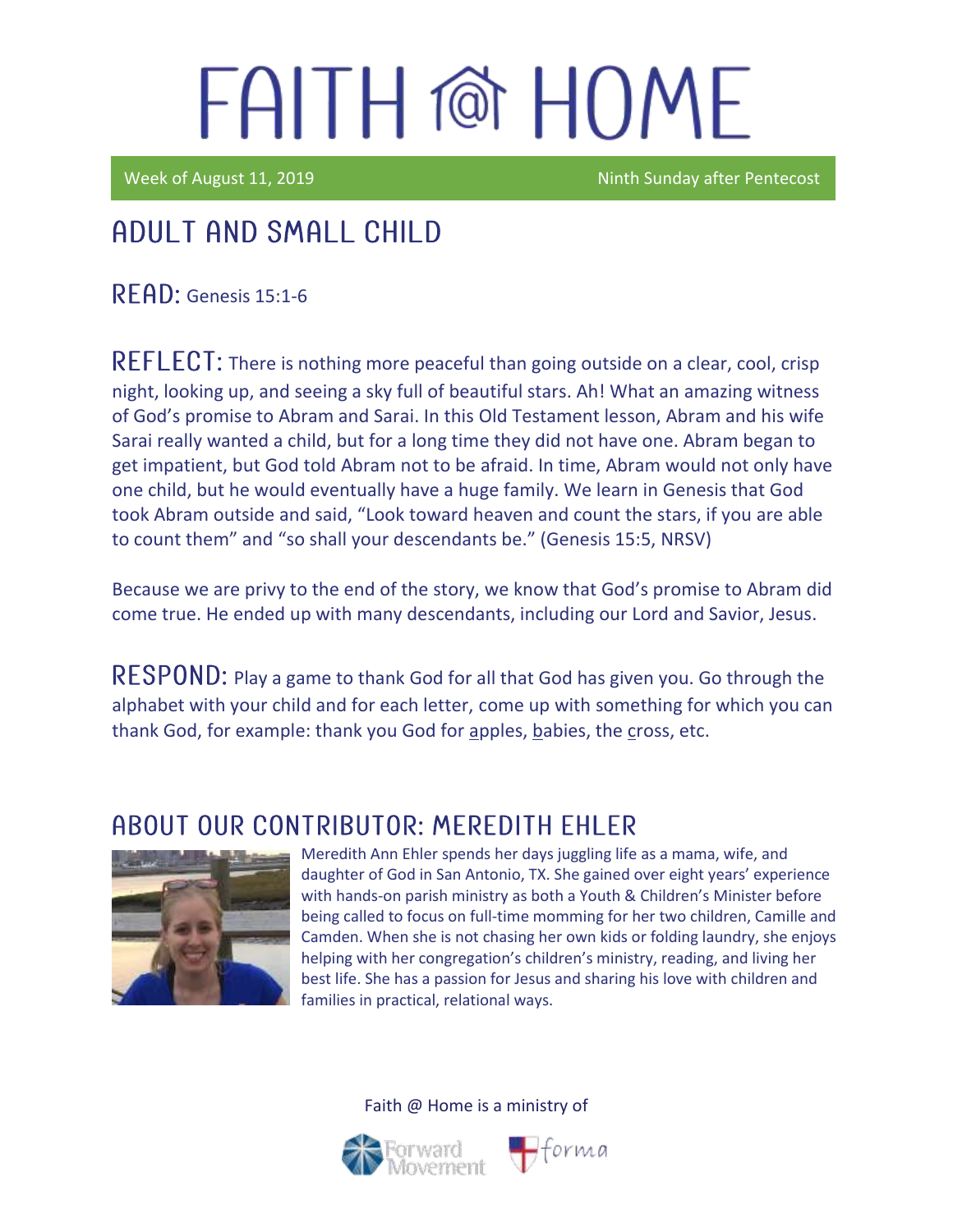Week of August 11, 2019 Ninth Sunday after Pentecost

### Adult and elementary

 $R$  $F$  $AD:$  Psalm 33:12-22

REFLECT: Have you ever tried to lift something that was too heavy, like a bag full of groceries or a backpack with too many books? Or, have you ever had an arm-wrestling match with someone and felt like no matter how much you pushed and pushed, they were not moving? The truth is we can only be as strong as we are. We can only get as strong as we will be. None of us is Superman or Wonder Woman. We will never be able to lift a car over our head or dig our heels into the ground and stop a moving train. We are regular people--stronger than some and not as strong as others.

In today's reading from Psalm 33, we hear that "…a warrior is not delivered by his great strength…" and "…our soul waits for the Lord; he is our help and our shield." (Psalm 33:16, 20; NRSV) There are things that are even stronger than the strongest people. But, somehow there is no one or nothing stronger than God. God asks us to trust that God will lend us God's strength when we feel weak or when things feel hard.

It is unlikely that God will swoop in like a superhero to save us from all the things that are hard, but God will always be there ready to listen to us talk about how weak we feel and how hard things are. Simply talking to God can often help us to feel and be stronger and help to make things seem a little less hard.

RESPOND: Think about the things that make you feel weak and that you find hard. Talk to God about them. Then, share them with someone in your family and ask them to share with you what makes them feel weak and what they find hard.

### A BOUT OUR CONTRIBUTOR: PATRICK KANGRGA



Patrick Christopher Kangrga is the Associate for Youth Ministries at Trinity Episcopal Church in Menlo Park, California. Originally from Arkansas, he left home to participate in two years of the Episcopal Service Corps in Maryland and in Massachusetts. After this came the beginning of his lay-professional journey with positions at parish and diocesan levels in New York and New Jersey. He has primality served youth, with a foray into children's ministry.





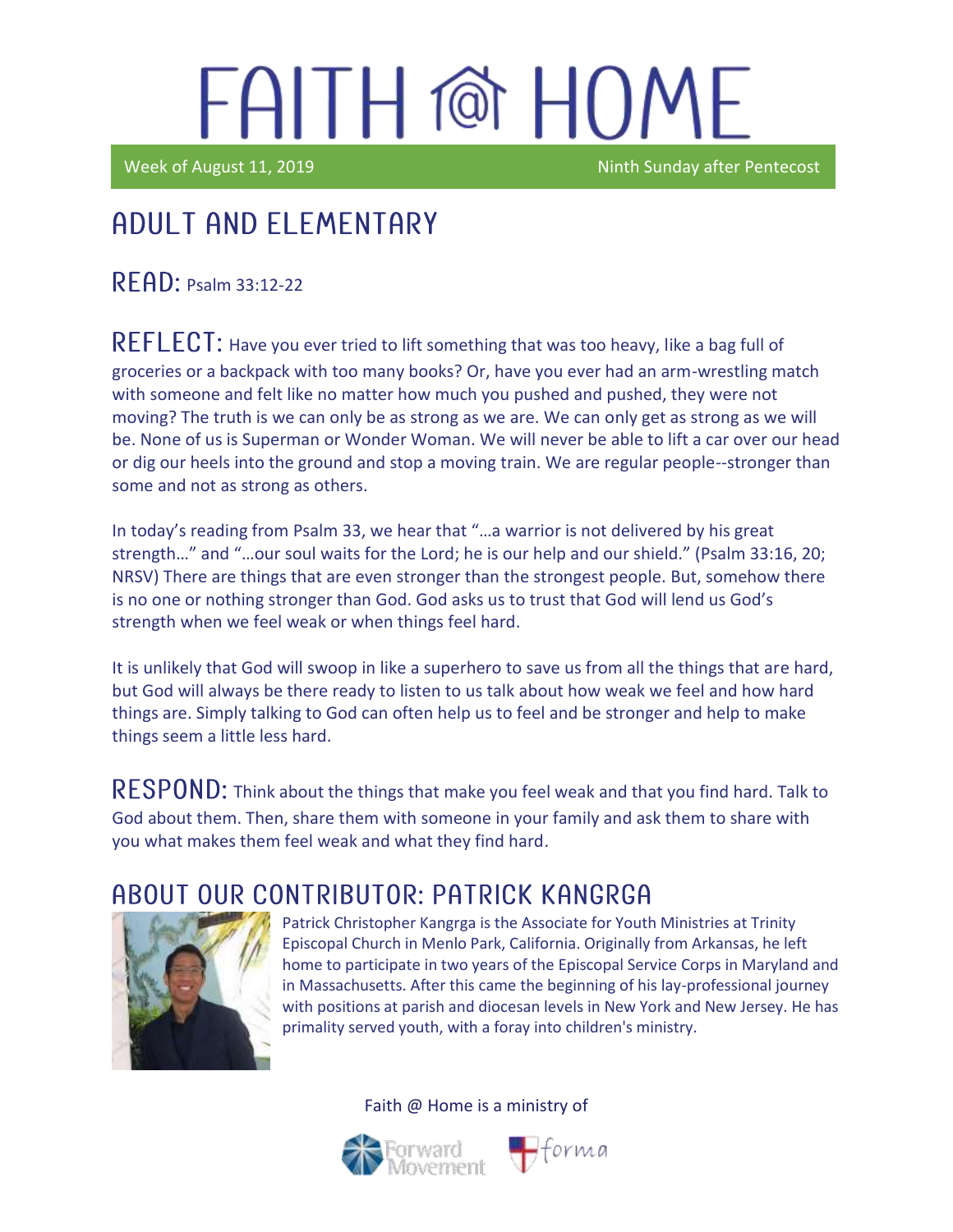Week of August 11, 2019 Ninth Sunday after Pentecost

#### Ϊ Adult and youth

READ: Hebrews 11:1-3, 8-16

REFLECT: Faith is hard. It is the idea that we are to believe and trust in something and someone that we cannot feel with our hands or see with our eyes. This reading reminds us of the strength in faith. Abraham passed down his faith through his offspring, all with the promise of home that God built. While the story of God's people has definitely not been easy, they persevered with their faith in God. The trust and hope that gave Abraham and his people faith are what we continue to have. We trust in God. We hope for the home that God built.

Sometimes we need a reminder of the hope and trust we have in God. Sometimes, life is hard. We aren't able to make sense of what is going on around us. Abraham's descendants roamed and lived in different lands as strangers. Their perseverance, even though they did not get to see the home they were promised by God on earth, is something to remind ourselves that we are able to do, too.

RESPOND: Write down what gives your faith strength. If you have been struggling with that recently, write down what has been hurting your faith recently and spend some time praying over it this week.

#### ABOUT OUR CONTRIBUTOR: MAGGIE PAUL



Maggie Paul is the Assistant Director for Youth and Family Ministry at Christ Episcopal Church in Charlotte, NC where she focuses on Middle School and relational ministry as well as curriculum. She previously served at the Cathedral of St. Philip in Atlanta, GA where she developed and implemented a comprehensive Confirmation curriculum. She is very excited to bring aspects of this curriculum to her new parish. As an undergraduate with a passion for youth ministry, she served as a summer camp counselor and Episcopal student center "church mouse," and she continues to use her gifts and talents as a singer and musician to nurture her own journey and inspire others on theirs.